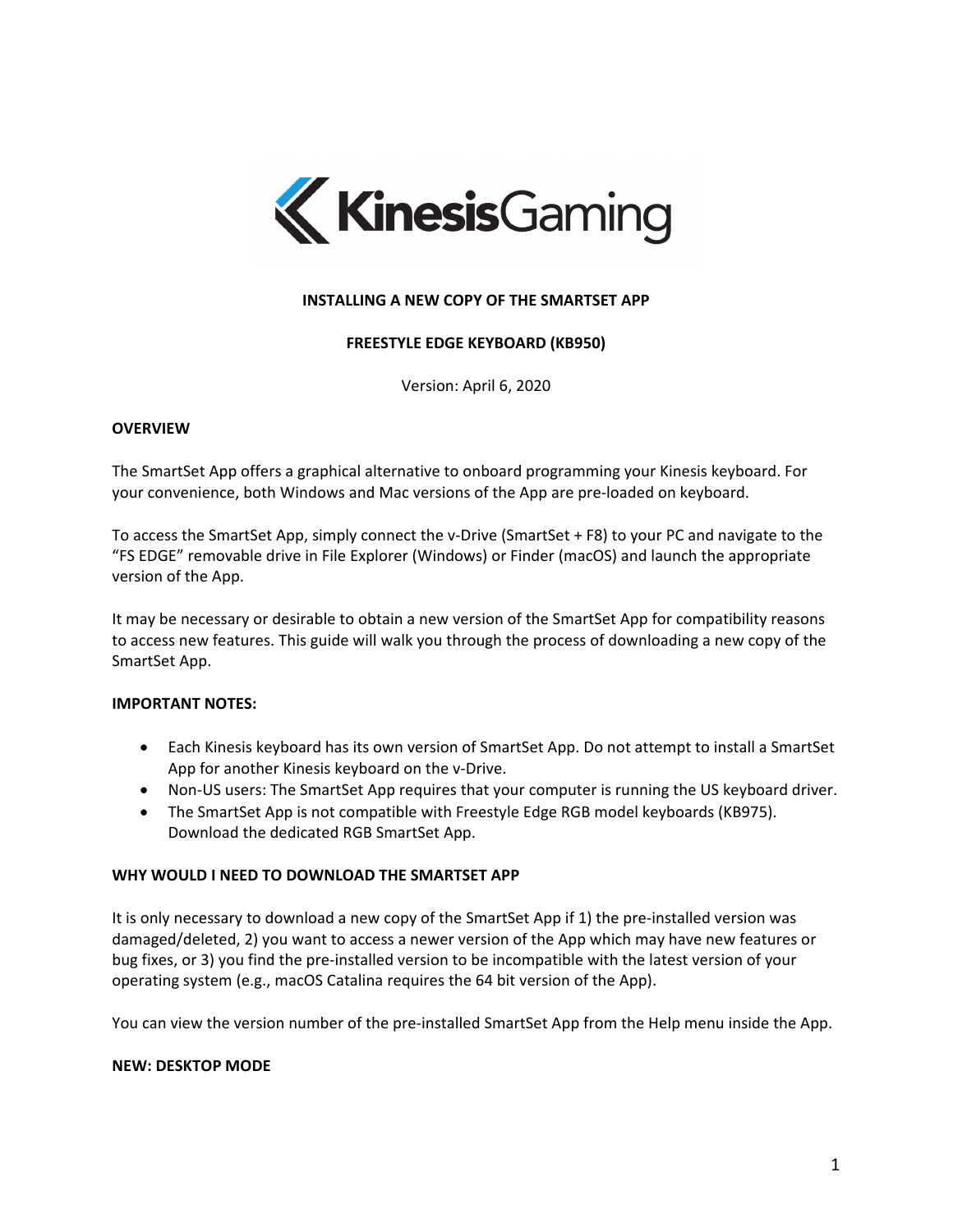Version 1.9.4 and later of the Windows App can be run from directly from your PC or from the v‐Drive. Version 1.9.5 of the Mac App MUST be run from your PC because it is too big to fit on the v‐Drive.

To run the SmartSet App in Desktop mode, simply connect the v‐Drive (Program + F8) and the launch the App from any folder on your PC. When you are finished using the App, save your changes, close the App, eject the v‐Drive in your OS, and use the onboard shortcut to disconnect the v‐Drive to return to normal keyboard operating mode.

# **INSTALLATION INSTRUCTIONS ‐ WINDOWS**

# *Desktop Mode*

- 1. Download the latest Windows version of the SmartSet App for the Freestyle Pro here: https://gaming.kinesis‐ergo.com/fs‐edge‐support/#smartset.
- 2. Locate the downloaded App on your PC (wherever downloads are saved) and unzip if necessary. Move the App to a convenient folder on your PC for easy access.
- 3. Double-click the App to launch and connect the v-Drive with the onboard shortcut SmartSet + F8 so the App can read/write to the keyboard.

# *v‐Drive Mode*

- 1. If you prefer to run the App directly from the v‐Drive, open the keyboard's v‐Drive using the onboard Shortcut "SmartSet + F8". Then locate the "FS EDGE" removable drive in File Explorer.
- *2.* To make room on the v‐Drive for new version of the App, you will need to delete older versions by moving them to the Recycle Bin. *Note: Your custom configuration settings are stored separately so deleting the SmartSet App will not lead to data loss.*
- *3.* Locate the downloaded App on your PC (wherever downloads are saved) and unzip if necessary.
- *4.* Copy and paste the new version of the SmartSet App from your PC to the "FS EDGE" removable drive in the top level of the folder (do not copy it to any of the subfolders).
- *5.* Optional: Delete the App from your PC

Once the new version of the App has been copied to the v‐Drive, you can launch it from there anytime you want to custom program your device by connecting the v‐Drive (SmartSet + F8).

## **INSTALLATION INSTRUCTIONS ‐ MAC**

## *Desktop Mode*

- 1. Download the latest macOS version of the SmartSet App for the Freestyle Pro here: https://gaming.kinesis‐ergo.com/fs‐edge‐support/#smartset.
- 2. Locate the downloaded App on your Mac (wherever downloads are saved) and unzip if necessary. Move the App to a convenient folder on your Mac for easy access.
- 3. Double-click the App to launch and connect the v-Drive with the onboard shortcut SmartSet + F8 so the App can read/write to the keyboard.

Note: You still have to "connect" the v-Drive to your PC so the App can read/write to the keyboard for *custom programming.*